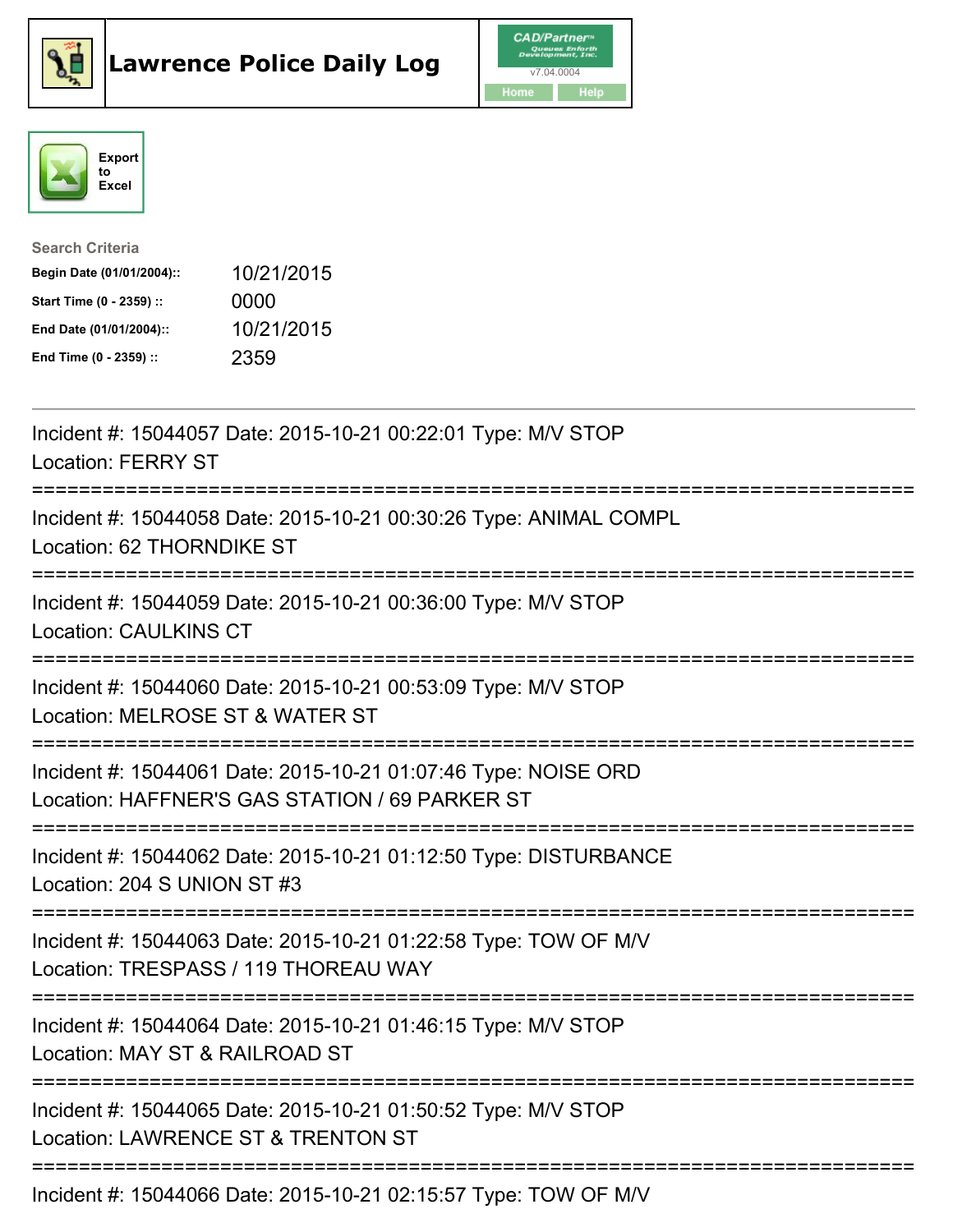| Location: TRESPASS / 26 WELLS ST                                                                                              |
|-------------------------------------------------------------------------------------------------------------------------------|
| Incident #: 15044067 Date: 2015-10-21 02:17:50 Type: UNWANTEDGUEST<br>Location: 19 N BOYLSTON ST                              |
| Incident #: 15044068 Date: 2015-10-21 02:25:54 Type: M/V STOP<br>Location: INMAN ST & S BROADWAY                              |
| Incident #: 15044069 Date: 2015-10-21 02:29:53 Type: M/V STOP<br>Location: LENOX ST & S BROADWAY                              |
| ----------------------------<br>Incident #: 15044070 Date: 2015-10-21 02:40:21 Type: M/V STOP<br>Location: BRUCE ST & PARK ST |
| Incident #: 15044071 Date: 2015-10-21 02:57:36 Type: M/V STOP<br>Location: ESSEX ST & UNION ST                                |
| Incident #: 15044072 Date: 2015-10-21 03:17:23 Type: DISTURBANCE<br>Location: 1 TREMONT ST #2                                 |
| Incident #: 15044073 Date: 2015-10-21 03:18:49 Type: M/V STOP<br>Location: WINTER & MARGIN                                    |
| Incident #: 15044074 Date: 2015-10-21 03:23:48 Type: M/V STOP<br>Location: 689 ESSEX ST                                       |
| Incident #: 15044075 Date: 2015-10-21 04:03:43 Type: DISORDERLY<br>Location: CUMBERLAND FARMS / 310 S BROADWAY                |
| Incident #: 15044076 Date: 2015-10-21 04:07:33 Type: ALARMS<br>Location: 37 SHATTUCK ST                                       |
| Incident #: 15044077 Date: 2015-10-21 04:23:22 Type: MEDIC SUPPORT<br>Location: 15 WEST ST FL 1                               |
| Incident #: 15044078 Date: 2015-10-21 04:35:22 Type: MEDIC SUPPORT<br>Location: 444 LOWELL ST FL 1                            |
| Incident #: 15044079 Date: 2015-10-21 05:01:57 Type: M/V STOP<br><b>Location: BLANCHARD ST</b>                                |
| Incident #: 15044080 Date: 2015-10-21 05:33:10 Type: CK WELL BEING                                                            |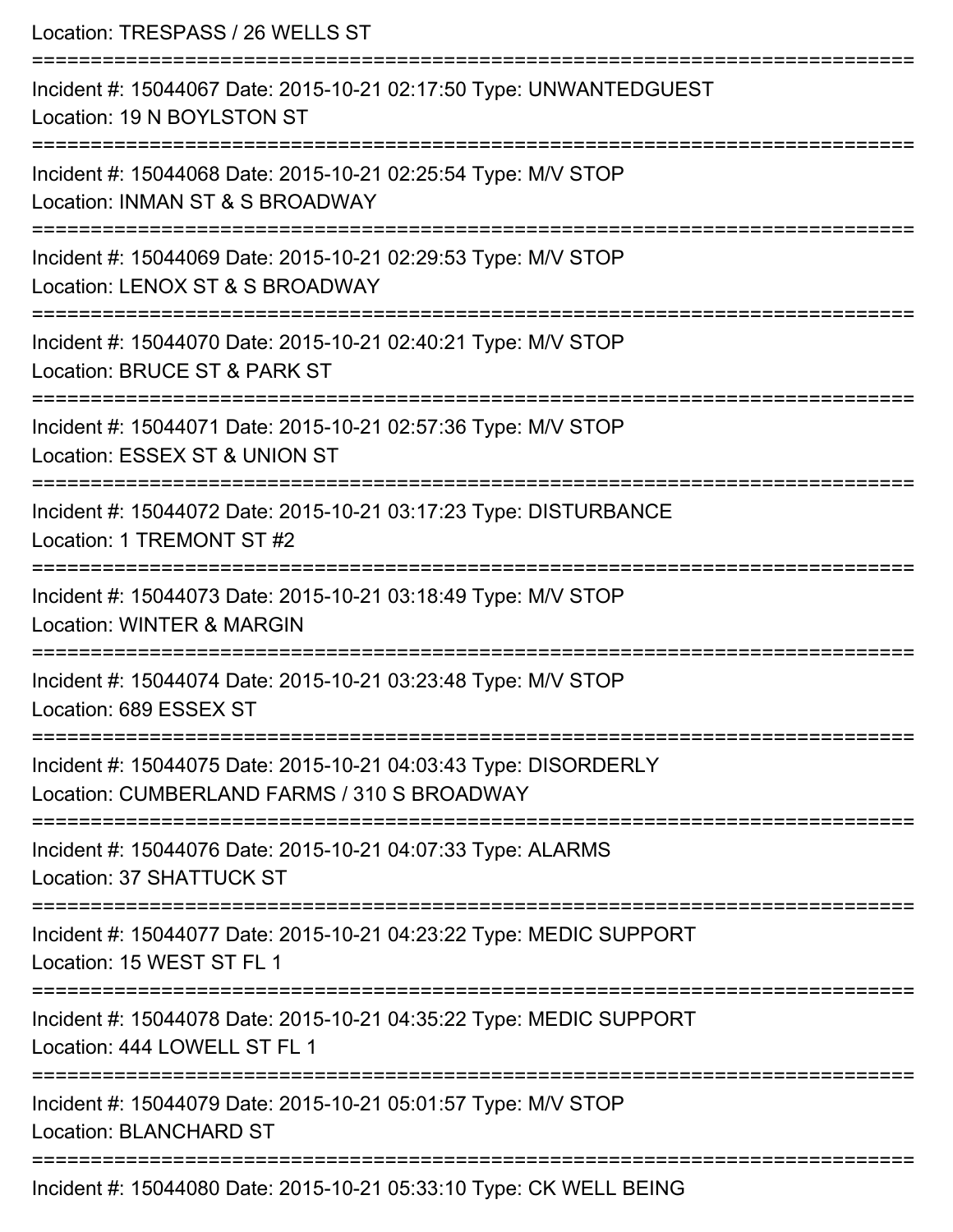| Incident #: 15044081 Date: 2015-10-21 05:52:24 Type: AUTO ACC/UNK PI<br>Location: ANDOVER ST & S UNION ST      |
|----------------------------------------------------------------------------------------------------------------|
| Incident #: 15044082 Date: 2015-10-21 06:28:55 Type: ASSSIT AMBULANC<br>Location: 72 TREMONT ST                |
| Incident #: 15044083 Date: 2015-10-21 06:35:07 Type: MV/BLOCKING<br>Location: 21 BUNKERHILL ST                 |
| Incident #: 15044084 Date: 2015-10-21 06:37:44 Type: TOW/REC/STOL<br>Location: LOG # 15009590 / 25 BELLEVUE ST |
| Incident #: 15044085 Date: 2015-10-21 06:41:00 Type: STOL/MV/PAS<br>Location: 70 WEST ST                       |
| Incident #: 15044086 Date: 2015-10-21 06:55:10 Type: ASSSIT AMBULANC<br><b>Location: CENTRAL BRIDGE</b>        |
| Incident #: 15044087 Date: 2015-10-21 07:11:09 Type: PARK & WALK<br>Location: BRADFORD ST & BROADWAY           |
| Incident #: 15044089 Date: 2015-10-21 07:21:16 Type: STOL/MV/PAS<br>Location: 463 ANDOVER ST                   |
| Incident #: 15044088 Date: 2015-10-21 07:21:58 Type: CK WELL BEING<br>Location: CANAL ST & UNION ST            |
| Incident #: 15044090 Date: 2015-10-21 07:24:37 Type: M/V STOP<br>Location: ANDOVER ST & S UNION ST             |
| Incident #: 15044091 Date: 2015-10-21 07:30:38 Type: CLOSE STREET<br>Location: BOXFORD ST & WINTHROP AV        |
| Incident #: 15044092 Date: 2015-10-21 07:33:23 Type: M/V STOP<br>Location: ARLINGTON ST & BASSWOOD ST          |
| Incident #: 15044093 Date: 2015-10-21 07:37:04 Type: CLOSE STREET<br>Location: AVON ST & JACKSON ST            |
| Incident #: 15044094 Date: 2015-10-21 07:40:08 Type: SUS PERS/MV                                               |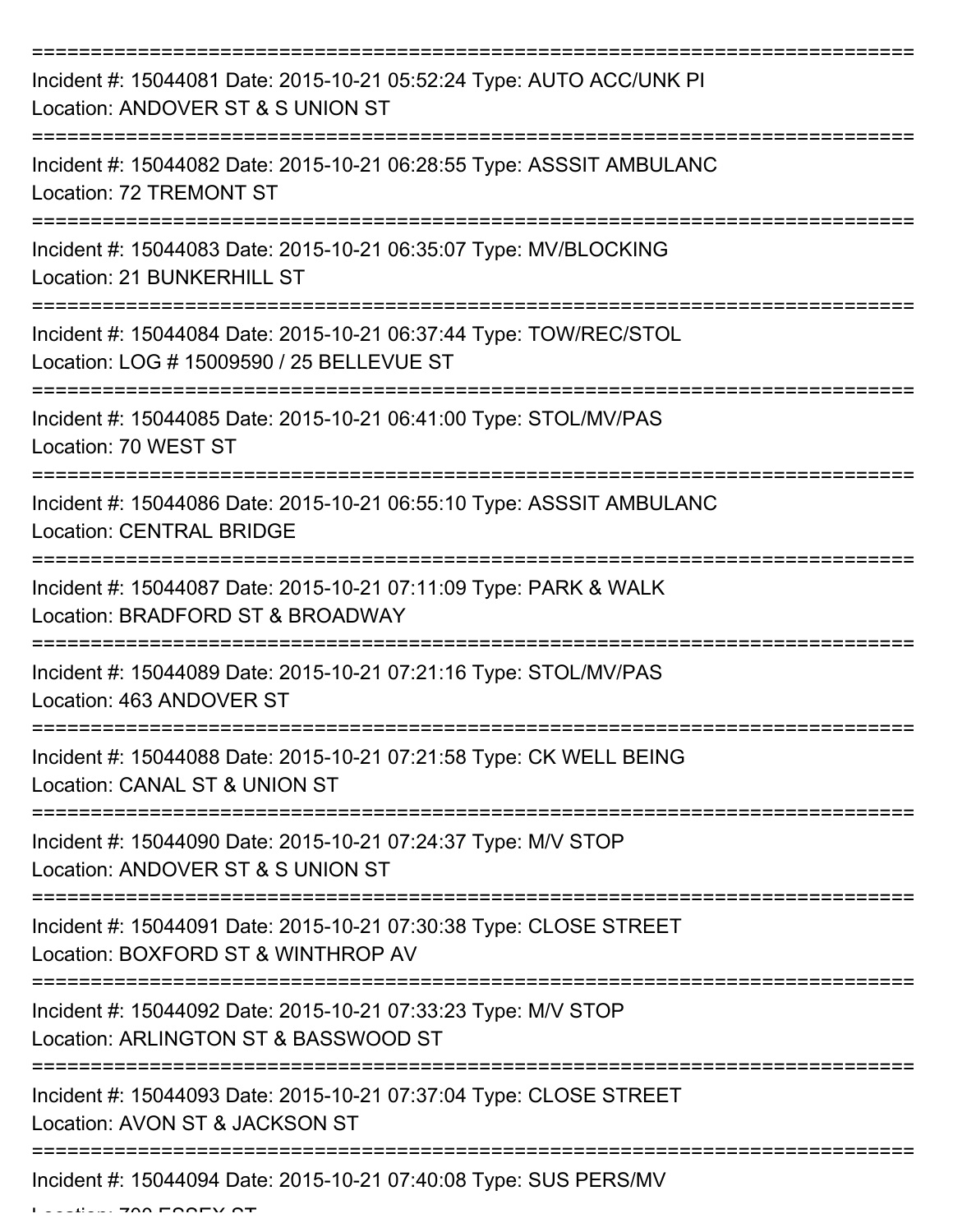| Incident #: 15044095 Date: 2015-10-21 07:42:25 Type: M/V STOP<br>Location: ESSEX ST & HAMPSHIRE ST      |
|---------------------------------------------------------------------------------------------------------|
| Incident #: 15044096 Date: 2015-10-21 07:45:02 Type: HIT & RUN M/V<br>Location: ANDOVER ST & S BROADWAY |
| Incident #: 15044097 Date: 2015-10-21 07:49:14 Type: STOL/MV/PAS<br>Location: 156 ANDOVER ST            |
| Incident #: 15044098 Date: 2015-10-21 07:51:20 Type: TRANSPORT<br>Location: PRISONER / 90 LOWELL ST     |
| Incident #: 15044099 Date: 2015-10-21 07:56:10 Type: COURT TIME<br>Location: SALEM SUPERIOR / null      |
| Incident #: 15044101 Date: 2015-10-21 08:02:22 Type: B&E/MV/PAST<br>Location: 80 BUTLER ST              |
| Incident #: 15044100 Date: 2015-10-21 08:04:40 Type: M/V STOP<br>Location: 700 ESSEX ST                 |
| Incident #: 15044102 Date: 2015-10-21 08:08:24 Type: DISTURBANCE<br>Location: 584 BROADWAY              |
| Incident #: 15044103 Date: 2015-10-21 08:31:20 Type: M/V STOP<br>Location: HAMPSHIRE ST & LOWELL ST     |
| Incident #: 15044104 Date: 2015-10-21 08:38:44 Type: CK WELL BEING<br>Location: 32 LAWRENCE ST          |
| Incident #: 15044105 Date: 2015-10-21 08:50:09 Type: STOL/MV/PAS<br>Location: 586 HAVERHILL ST          |
| Incident #: 15044106 Date: 2015-10-21 09:00:55 Type: A&B PAST<br>Location: 73 LYNN ST FL 3              |
| Incident #: 15044107 Date: 2015-10-21 09:16:31 Type: B&E/PAST<br>Location: 29 SHERIDAN ST               |
| Incident #: 15044108 Date: 2015-10-21 09:36:06 Type: SUS PERS/MV                                        |

Location: AMESBURY ST & HAVERHILL ST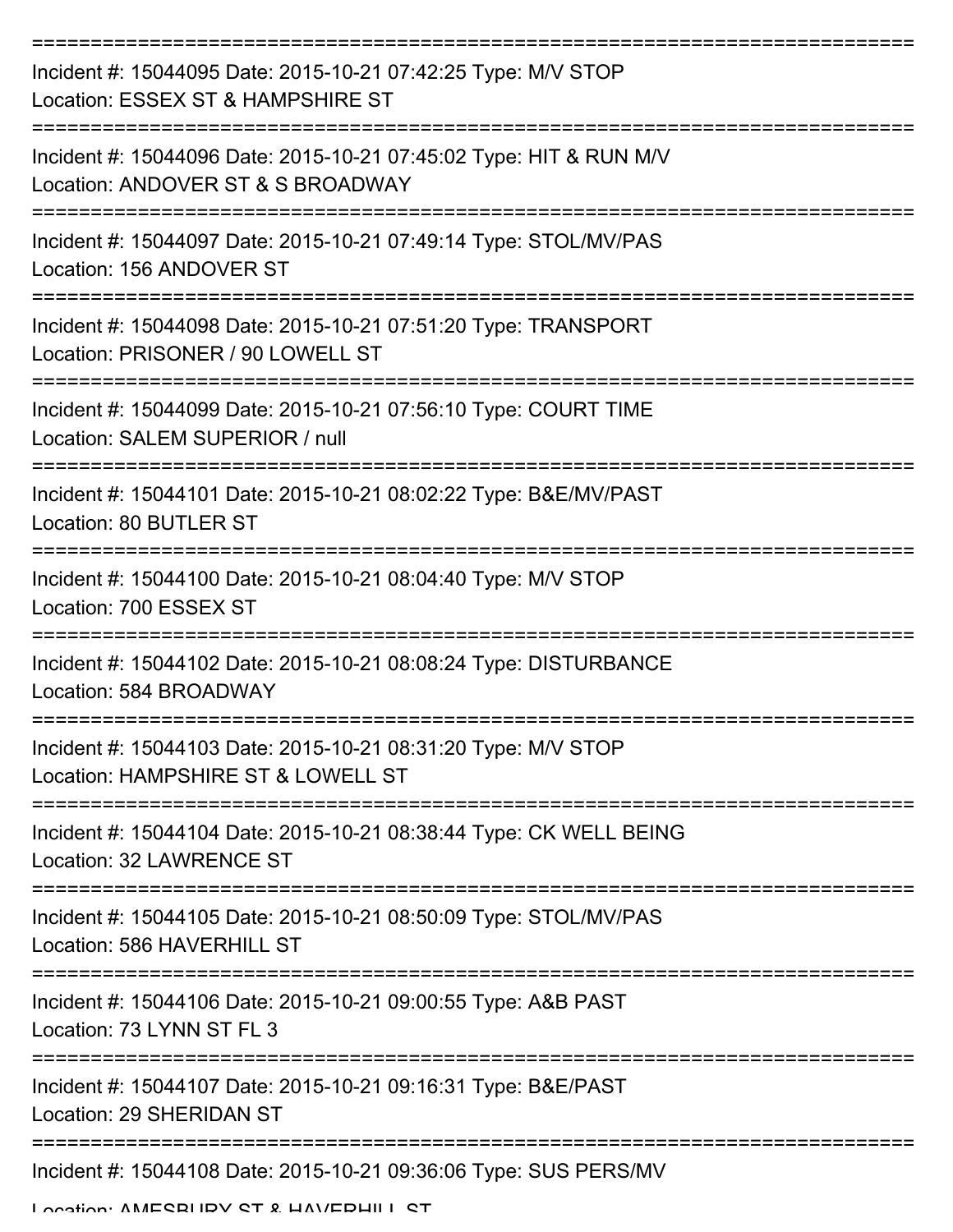| Incident #: 15044109 Date: 2015-10-21 09:48:41 Type: SUS PERS/MV<br>Location: SEVEN ELEVEN / 99 HAMPSHIRE ST               |
|----------------------------------------------------------------------------------------------------------------------------|
| Incident #: 15044110 Date: 2015-10-21 09:49:55 Type: AUTO ACC/NO PI<br>Location: ESSEX ST & MARGIN ST                      |
| Incident #: 15044111 Date: 2015-10-21 09:59:03 Type: INVESTIGATION<br>Location: GUILMETTE SCHOOL / 80 BODWELL ST           |
| Incident #: 15044112 Date: 2015-10-21 10:19:19 Type: UNWANTEDGUEST<br>Location: COMMUNITY ACTION COUNCIL / 305 ESSEX ST    |
| Incident #: 15044113 Date: 2015-10-21 10:19:44 Type: TOW OF M/V<br>Location: 333 HOWARD ST                                 |
| Incident #: 15044114 Date: 2015-10-21 10:38:23 Type: RECOV/STOL/MV<br>Location: 231 WATER ST                               |
| Incident #: 15044115 Date: 2015-10-21 10:44:33 Type: HIT & RUN M/V<br>Location: 130 PARKER ST                              |
| Incident #: 15044116 Date: 2015-10-21 11:07:22 Type: ALARM/BURG<br>Location: PLAYBOY CLUB / 80 JACKSON ST                  |
| Incident #: 15044117 Date: 2015-10-21 11:08:28 Type: COURT DOC SERVE<br>Location: LAWRENCE GENERAL HOSPITAL / 1 GENERAL ST |
| Incident #: 15044118 Date: 2015-10-21 11:21:13 Type: M/V STOP<br>Location: FALLS BRIDGE / null                             |
| Incident #: 15044119 Date: 2015-10-21 11:23:06 Type: WARRANT SERVE<br>Location: 38 CRESCENT ST                             |
| Incident #: 15044120 Date: 2015-10-21 11:30:58 Type: DISTURBANCE<br>Location: 49 WILLOW ST                                 |
| Incident #: 15044121 Date: 2015-10-21 11:51:11 Type: TOW OF M/V<br>Location: HAMPTON ST & LYNCH ST                         |
| Incident #: 15044123 Date: 2015-10-21 11:57:09 Type: SUICIDE ATTEMPT<br>Location: 206 ESSEX ST #APT H                      |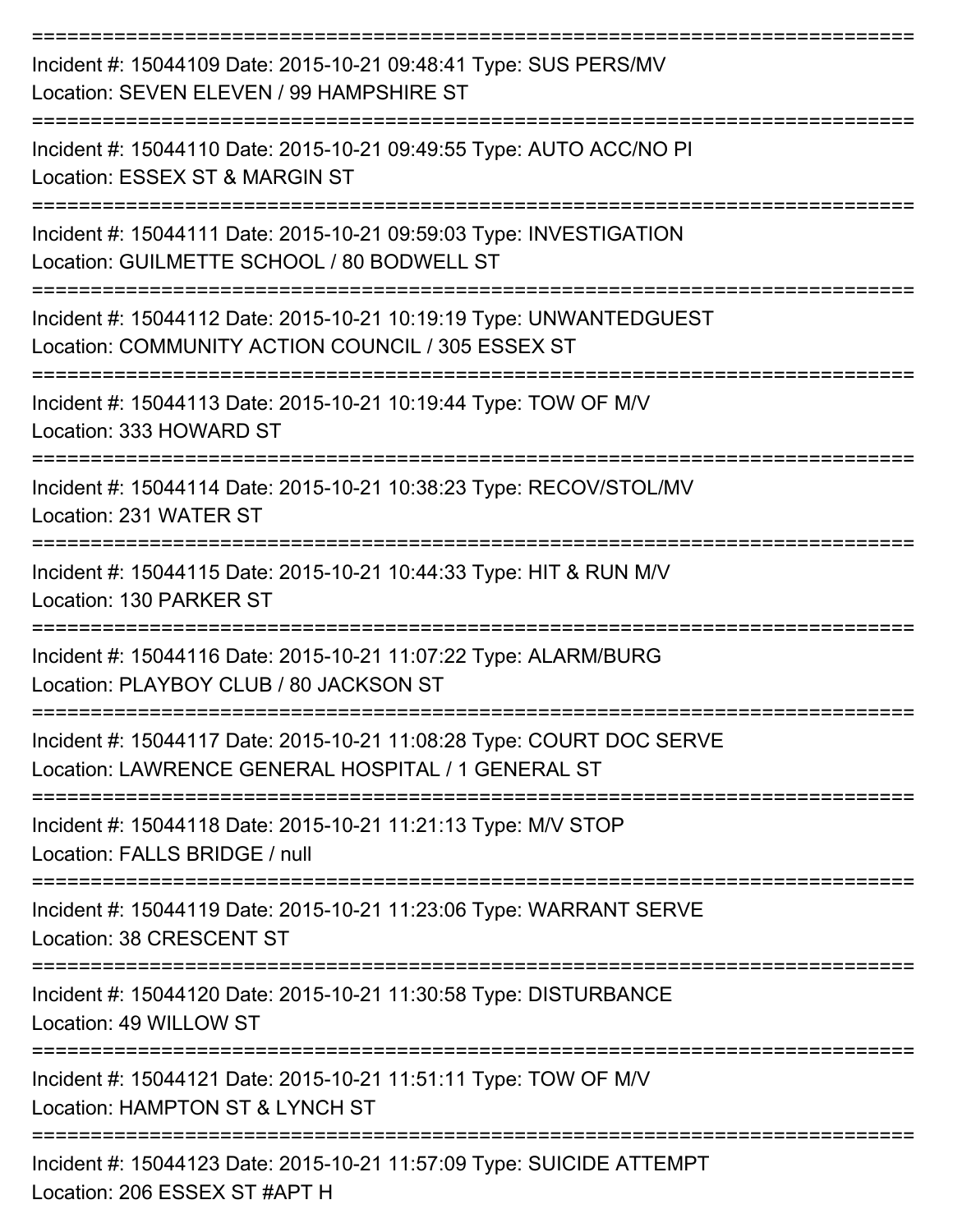| Incident #: 15044122 Date: 2015-10-21 11:57:50 Type: WARRANT SERVE<br>Location: LAWRENCE HIGH SCHOOL / 71 N PARISH RD                                                             |
|-----------------------------------------------------------------------------------------------------------------------------------------------------------------------------------|
| ====================================<br>Incident #: 15044124 Date: 2015-10-21 12:21:35 Type: FRAUD<br>Location: 9 ATKINSON ST #D                                                  |
| Incident #: 15044125 Date: 2015-10-21 12:33:18 Type: DOMESTIC/PROG<br>Location: 38 FULTON ST FL 3<br>;=====================================<br>================================== |
| Incident #: 15044126 Date: 2015-10-21 12:39:56 Type: FRAUD<br>Location: 72 BYRON AV                                                                                               |
| Incident #: 15044127 Date: 2015-10-21 13:17:38 Type: AUTO ACC/NO PI<br>Location: 105 MARGIN ST<br>==============================                                                  |
| Incident #: 15044128 Date: 2015-10-21 13:29:33 Type: ASSSIT AMBULANC<br>Location: 439 S UNION ST #REAR FL 207B                                                                    |
| Incident #: 15044129 Date: 2015-10-21 13:34:15 Type: SUS PERS/MV<br>Location: WINTHROP & ANDOVER                                                                                  |
| Incident #: 15044130 Date: 2015-10-21 13:44:45 Type: UNWANTEDGUEST<br>Location: LAWRENCE HIGH SCHOOL / 70 N PARISH RD                                                             |
| Incident #: 15044131 Date: 2015-10-21 13:56:14 Type: AUTO ACC/NO PI<br>Location: ALDER ST & WILLOW ST                                                                             |
| Incident #: 15044132 Date: 2015-10-21 13:56:38 Type: MISSING PERS<br>Location: 69 BAILEY ST                                                                                       |
| Incident #: 15044133 Date: 2015-10-21 14:16:28 Type: SUICIDE ATTEMPT<br>Location: 19 GALE ST                                                                                      |
| Incident #: 15044134 Date: 2015-10-21 14:33:46 Type: TRESPASSING<br>Location: 70 N PARISH RD                                                                                      |
| Incident #: 15044135 Date: 2015-10-21 14:40:35 Type: AUTO ACC/UNK PI<br>Location: FARNHAM ST & PARKER ST                                                                          |
| Incident #: 15044136 Date: 2015-10-21 14:48:32 Type: HIT & RUN M/V<br>Location: HAVERHILL ST & RESERVOIR ST                                                                       |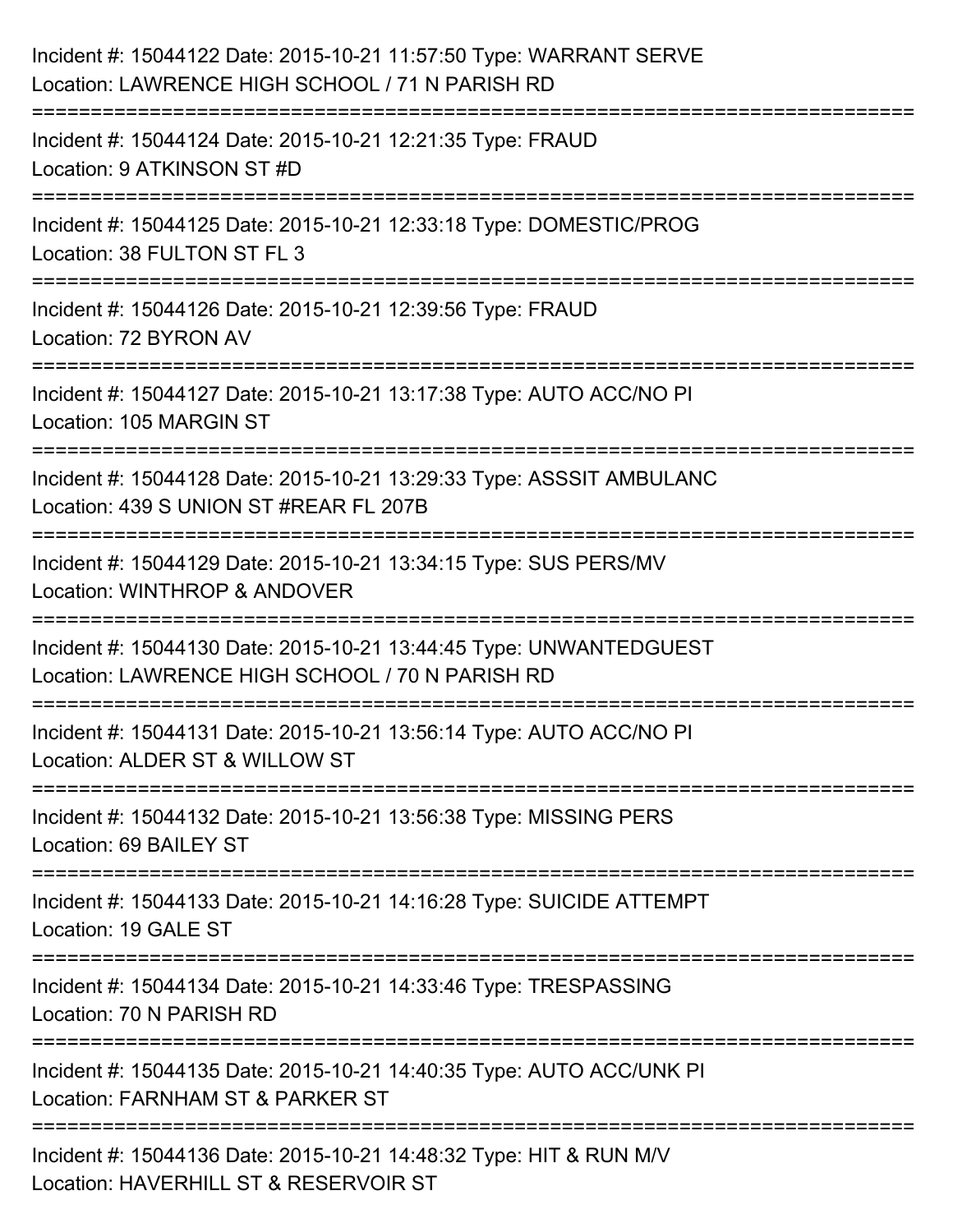| Incident #: 15044137 Date: 2015-10-21 14:56:03 Type: LARCENY/PROG<br>Location: ERVING AV & WALNUT ST                                  |
|---------------------------------------------------------------------------------------------------------------------------------------|
| Incident #: 15044138 Date: 2015-10-21 15:14:15 Type: SUS PERS/MV<br>Location: 70 N PARISH RD                                          |
| Incident #: 15044139 Date: 2015-10-21 15:24:12 Type: MAL DAMAGE<br>Location: COMMON ST & NEWBURY ST<br>============================== |
| Incident #: 15044140 Date: 2015-10-21 15:32:08 Type: DOMESTIC/PROG<br>Location: AMESBURY ST & LOWELL ST                               |
| Incident #: 15044141 Date: 2015-10-21 15:42:43 Type: AUTO ACC/NO PI<br>Location: 105 E PLEASANT ST                                    |
| Incident #: 15044142 Date: 2015-10-21 15:54:14 Type: B&E/PAST<br>Location: 70 N PARISH RD                                             |
| Incident #: 15044143 Date: 2015-10-21 15:55:37 Type: LOST PROPERTY<br>Location: 87 RAILROAD ST                                        |
| Incident #: 15044144 Date: 2015-10-21 16:06:06 Type: NOISE ORD<br>Location: 379 HAVERHILL ST #4 FL 2                                  |
| Incident #: 15044145 Date: 2015-10-21 16:33:39 Type: SUS PERS/MV<br>Location: 23 EUTAW ST                                             |
| Incident #: 15044146 Date: 2015-10-21 16:39:42 Type: M/V STOP<br>Location: METHUEN ST & UNION ST                                      |
| Incident #: 15044147 Date: 2015-10-21 16:43:47 Type: AUTO ACC/NO PI<br>Location: BROADWAY & CANAL ST                                  |
| Incident #: 15044148 Date: 2015-10-21 16:51:36 Type: AUTO ACC/NO PI<br>Location: S BROADWAY & SHAW ST                                 |
| Incident #: 15044149 Date: 2015-10-21 17:15:59 Type: NEIGHBOR PROB<br>Location: 803 ESSEX ST FL 2                                     |
| Incident #: 15044150 Date: 2015-10-21 17:21:16 Type: KEEP PEACE<br>Location: 72 TREMONT ST FL 3                                       |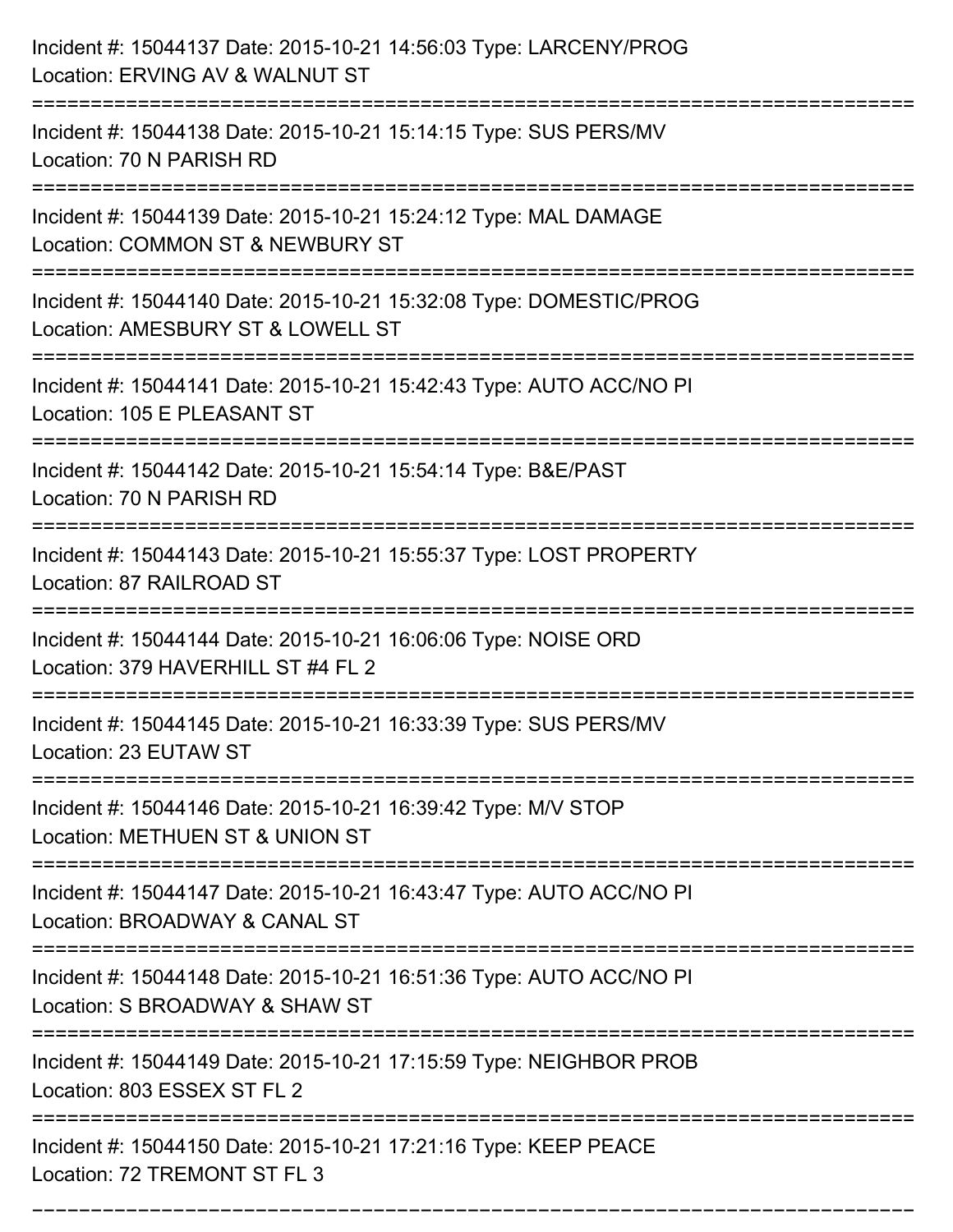Incident #: 15044151 Date: 2015-10-21 17:34:06 Type: MV/BLOCKING Location: 324 WALNUT ST =========================================================================== Incident #: 15044152 Date: 2015-10-21 17:38:35 Type: AUTO ACC/UNK PI Location: BOSTON MARKET / 435 WINTHROP AV =========================================================================== Incident #: 15044153 Date: 2015-10-21 17:49:01 Type: M/V STOP Location: ANDOVER ST & BROOKFIFLD ST =========================================================================== Incident #: 15044154 Date: 2015-10-21 17:56:57 Type: M/V STOP Location: HAVERHILL ST & LAWRENCE ST =========================================================================== Incident #: 15044155 Date: 2015-10-21 18:02:25 Type: UNWANTEDGUEST Location: 49 BRADFORD ST #3 =========================================================================== Incident #: 15044156 Date: 2015-10-21 18:06:34 Type: AUTO ACC/PI Location: 87 PARK ST =========================================================================== Incident #: 15044157 Date: 2015-10-21 18:33:58 Type: B&E/MV/PAST Location: NEWBURY ST & SUMMER ST =========================================================================== Incident #: 15044158 Date: 2015-10-21 18:42:02 Type: UNATENEDCHILD Location: ANDOVER ST & SHEPARD ST =========================================================================== Incident #: 15044159 Date: 2015-10-21 18:59:07 Type: WARRANT SERVE Location: 40 UNION ST =========================================================================== Incident #: 15044160 Date: 2015-10-21 19:03:59 Type: HIT & RUN M/V Location: 34 SWAN ST =========================================================================== Incident #: 15044161 Date: 2015-10-21 19:10:02 Type: STOL/MV/PAS Location: 45 OREGON AV =========================================================================== Incident #: 15044162 Date: 2015-10-21 19:19:28 Type: THREATS Location: 65 AVON ST FL 3 =========================================================================== Incident #: 15044163 Date: 2015-10-21 19:29:29 Type: SUICIDE ATTEMPT Location: 15 MT VERNON CIR =========================================================================== Incident #: 15044164 Date: 2015-10-21 19:58:24 Type: AUTO ACC/NO PI Location: BUTLER ST & MILTON ST ===========================================================================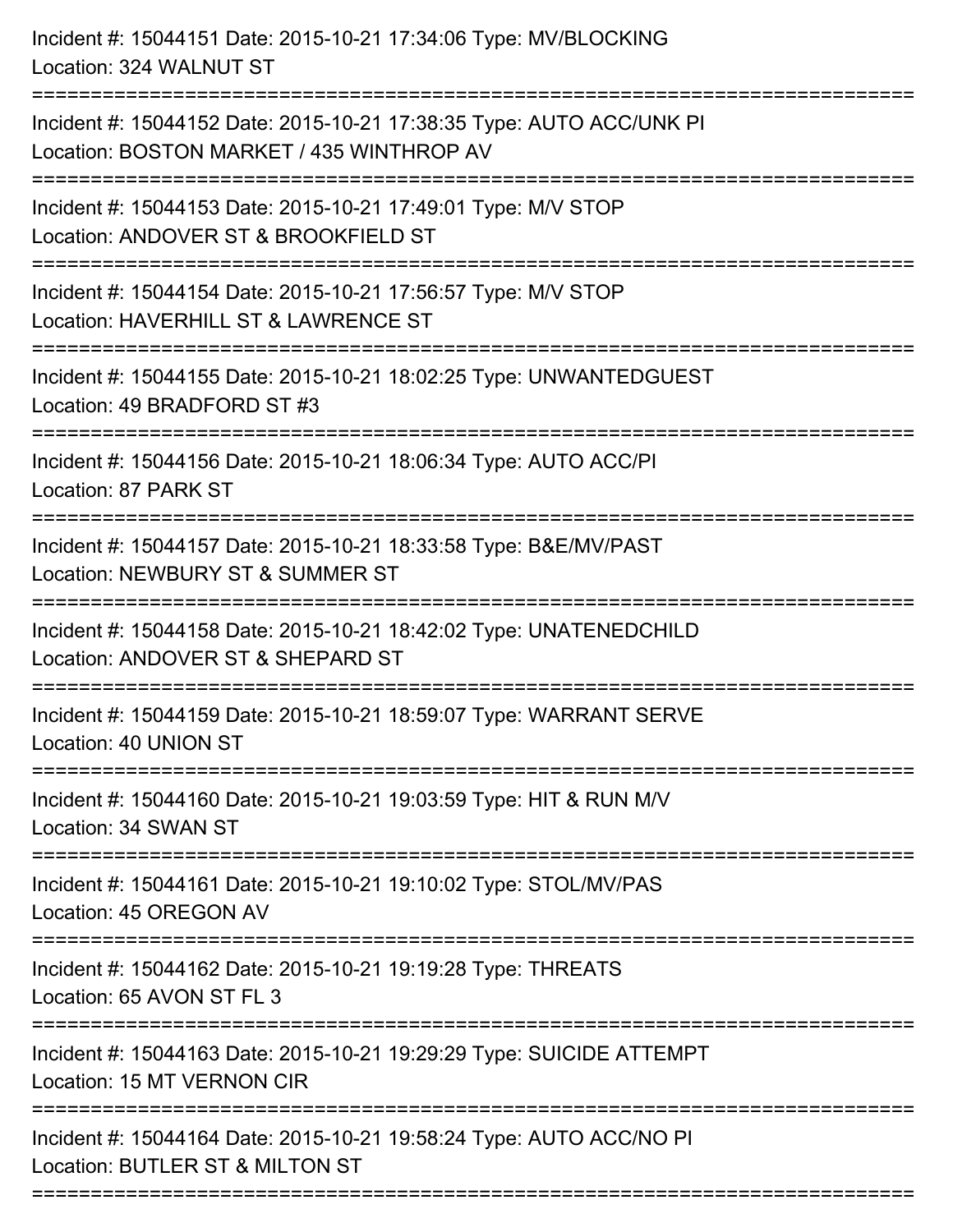| Location: LAWRENCE FAMILY DEVELOPMENT / 34 WEST ST                                                                                                                     |
|------------------------------------------------------------------------------------------------------------------------------------------------------------------------|
| Incident #: 15044167 Date: 2015-10-21 20:24:27 Type: GENERAL SERV<br>Location: 71 DUCKETT AV                                                                           |
| Incident #: 15044166 Date: 2015-10-21 20:26:19 Type: HARASSMENT<br>Location: 49 BLANCHARD ST #2 FL 2                                                                   |
| Incident #: 15044168 Date: 2015-10-21 20:27:23 Type: AUTO ACC/NO PI<br>Location: MERRIMACK ST & S UNION ST                                                             |
| Incident #: 15044169 Date: 2015-10-21 21:09:39 Type: SUS PERS/MV<br>Location: 4 HEY ST                                                                                 |
| Incident #: 15044170 Date: 2015-10-21 21:15:24 Type: M/V STOP<br>Location: AMESBURY ST & LOWELL ST                                                                     |
| Incident #: 15044172 Date: 2015-10-21 21:24:59 Type: INVESTIGATION<br>Location: 90 LOWELL ST                                                                           |
| Incident #: 15044171 Date: 2015-10-21 21:25:15 Type: SUS PERS/MV<br><b>Location: HIGH ST</b>                                                                           |
| Incident #: 15044173 Date: 2015-10-21 21:37:52 Type: MISSING PERS<br>Location: 40 CYPRESS AV                                                                           |
| ==============================<br>Incident #: 15044174 Date: 2015-10-21 21:55:17 Type: M/V STOP<br>Location: 200 COMMON ST                                             |
| Incident #: 15044175 Date: 2015-10-21 22:00:20 Type: M/V STOP<br><b>Location: HIGH ST</b>                                                                              |
| ----------------------------------<br>Incident #: 15044176 Date: 2015-10-21 22:08:03 Type: NOISE ORD<br>Location: HAFFNER'S GAS STATION / 69 PARKER ST                 |
| =========================<br>================================<br>Incident #: 15044177 Date: 2015-10-21 22:11:43 Type: M/V STOP<br>Location: HAVERHILL ST & LAWRENCE ST |
| Incident #: 15044178 Date: 2015-10-21 22:13:59 Type: SPECIAL CHECK<br><b>Location: JUNIPER ST</b>                                                                      |
|                                                                                                                                                                        |

Incident #: 15044179 Date: 2015 10 21 22:16:16:15 Date: NOISE ORD<br>.